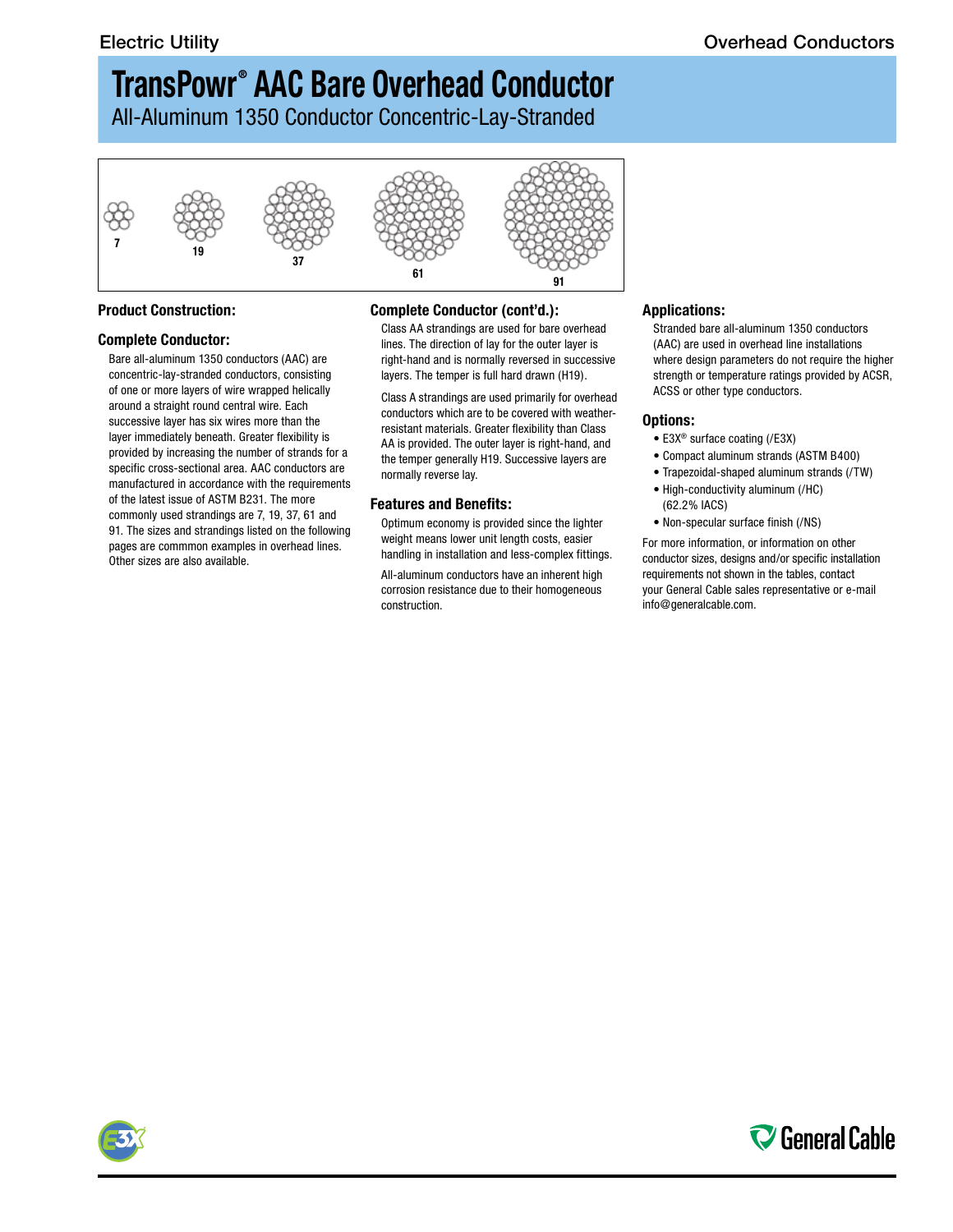## **TransPowr ® AAC Bare Overhead Conductor**

All-Aluminum 1350 Conductor Concentric-Lay-Stranded

|                  |        | AAC, ALUMINUM 1350 CONDUCTORS - CONCENTRIC-LAY-STRANDED (MECHANICAL PROPERTIES) |              |                                 |         |                       |                           |
|------------------|--------|---------------------------------------------------------------------------------|--------------|---------------------------------|---------|-----------------------|---------------------------|
| <b>CODE WORD</b> |        | SIZE AWG OR kcmil   STRANDING NO. X DIA. INCHES                                 | <b>CLASS</b> | <b>CROSS-SECTION SQ. INCHES</b> | 0.D. IN | APPROX. WEIGHT LB/KFT | <b>RATED STRENGTH LBS</b> |
| Peachbell        | #6     | 7x0.0612                                                                        | A            | 0.0206                          | 0.184   | 24.4                  | 560                       |
| Rose             | #4     | 7x0.0772                                                                        | A            | 0.0328                          | 0.232   | 38.8                  | 880                       |
| Iris             | #2     | 7x0.0974                                                                        | A, AA        | 0.0522                          | 0.292   | 61.8                  | 1350                      |
| Pansy            | #1     | 7x0.1093                                                                        | A, AA        | 0.0657                          | 0.328   | 77.8                  | 1640                      |
|                  | 1/0    | 7x0.1228                                                                        | A, AA        | 0.0829                          | 0.368   | 98.3                  | 1990                      |
| Poppy<br>Aster   | 2/0    | 7x0.1379                                                                        | A, AA        | 0.1045                          | 0.414   | 123.9                 | 2510                      |
| Phlox            |        | 7x0.1548                                                                        |              | 0.1317                          | 0.464   | 156.1                 | 3040                      |
|                  | 3/0    |                                                                                 | A, AA        |                                 |         |                       |                           |
| Oxlip            | 4/0    | 7x0.1739                                                                        | A, AA        | 0.1663                          | 0.522   | 197.0                 | 3830                      |
| Daisy            | 266.8  | 7x0.1952                                                                        | AA           | 0.2095                          | 0.586   | 248.3                 | 4830                      |
| Laurel           | 266.8  | 19x0.1185                                                                       | A            | 0.2095                          | 0.592   | 249.4                 | 4970                      |
| Tulip            | 336.4  | 19x0.1331                                                                       | A            | 0.2644                          | 0.666   | 314.6                 | 6150                      |
| Daffodil         | 350.0  | 19x0.1357                                                                       | A            | 0.2748                          | 0.678   | 327.1                 | 6390                      |
| Canna            | 397.5  | 19x0.1446                                                                       | A, AA        | 0.3120                          | 0.723   | 371.4                 | 7110                      |
| Cosmos           | 477.0  | 19x0.1584                                                                       | AA           | 0.3744                          | 0.792   | 445.6                 | 8360                      |
| Syringa          | 477.0  | 37x0.1135                                                                       | A            | 0.3744                          | 0.794   | 447.0                 | 8690                      |
| Zinnia           | 500.0  | 19x0.1622                                                                       | AA           | 0.3926                          | 0.811   | 467.3                 | 8760                      |
| Hyacinth         | 500.0  | 37x0.1162                                                                       | A            | 0.3924                          | 0.813   | 468.6                 | 9110                      |
| Dahlia           | 556.5  | 19x0.1711                                                                       | AA           | 0.4369                          | 0.856   | 520.0                 | 9750                      |
| Mistletoe        | 556.5  | 37x0.1226                                                                       | $\mathsf{A}$ | 0.4368                          | 0.858   | 521.6                 | 9940                      |
| Meadowsweet      | 600.0  | 37x0.1273                                                                       | A, AA        | 0.4709                          | 0.891   | 562.4                 | 10700                     |
| Orchid           | 636.0  | 37x0.1311                                                                       | A, AA        | 0.4995                          | 0.918   | 596.4                 | 11400                     |
| Violet           | 715.5  | 37x0.1391                                                                       | AA           | 0.5623                          | 0.974   | 671.4                 | 12800                     |
|                  |        |                                                                                 |              |                                 |         |                       |                           |
| Nasturtium       | 715.5  | 61x0.1083                                                                       | A            | 0.5619                          | 0.975   | 673.9                 | 13100                     |
| Petunia          | 750.0  | 37x0.1424                                                                       | AA           | 0.5893                          | 0.997   | 703.7                 | 13100                     |
| Arbutus          | 795.0  | 37x0.1466                                                                       | AA           | 0.6245                          | 1.026   | 745.8                 | 13900                     |
| Lilac            | 795.0  | 61x0.1142                                                                       | A            | 0.6248                          | 1.028   | 749.3                 | 14300                     |
| Fuchsia          | 800.0  | 37x0.1470                                                                       | AA           | 0.6280                          | 1.029   | 749.9                 | 14000                     |
| Heliotrope       | 800.0  | 61x0.1145                                                                       | A            | 0.6281                          | 1.031   | 753.3                 | 14400                     |
| Anemone          | 874.5  | 37x0.1537                                                                       | AA           | 0.6865                          | 1.076   | 819.8                 | 15000                     |
| <b>Crocus</b>    | 874.5  | 61x0.1197                                                                       | A            | 0.6864                          | 1.077   | 823.2                 | 15800                     |
| Magnolia         | 954.0  | 37x0.1606                                                                       | AA           | 0.7495                          | 1.124   | 895.0                 | 16400                     |
| Goldenrod        | 954.0  | 61x0.1251                                                                       | A            | 0.7498                          | 1.126   | 899.2                 | 16900                     |
| Camellia         | 1000.0 | 61x0.1280                                                                       | A            | 0.7849                          | 1.152   | 941.3                 | 17700                     |
| Bluebell         | 1033.5 | 37x0.1671                                                                       | AA           | 0.8114                          | 1.170   | 969.0                 | 17700                     |
|                  | 1033.5 | 61x0.1302                                                                       | A            | 0.8122                          | 1.172   | 974.0                 | 18300                     |
| Larkspur         | 1113.0 | 61x0.1351                                                                       | A, AA        | 0.8744                          | 1.216   | 1049                  | 19700                     |
| Marigold         |        |                                                                                 |              |                                 |         |                       |                           |
| Hawthorn         | 1192.5 | 61x0.1398                                                                       | A, AA        | 0.9363                          | 1.258   | 1123                  | 21100                     |
| Narcissus        | 1272.0 | 61x0.1444                                                                       | A, AA        | 0.9990                          | 1.300   | 1198                  | 22000                     |
| Columbine        | 1351.5 | 61x0.1488                                                                       | A, AA        | 1.061                           | 1.339   | 1272                  | 23400                     |
| Carnation        | 1431.0 | 61x0.1532                                                                       | A, AA        | 1.124                           | 1.379   | 1348                  | 24300                     |
| Gladiolus        | 1510.5 | 61x0.1574                                                                       | A, AA        | 1.187                           | 1.417   | 1423                  | 25600                     |
| Coreopsis        | 1590.0 | 61x0.1614                                                                       | AA           | 1.248                           | 1.453   | 1497                  | 27000                     |
| Jessamine        | 1750.0 | 61x0.1694                                                                       | AA           | 1.375                           | 1.525   | 1649                  | 29700                     |
| Cowslip          | 2000.0 | 91x0.1482                                                                       | $\mathsf{A}$ | 1.570                           | 1.630   | 1883                  | 34200                     |
| Sagebrush        | 2250.0 | 91x0.1572                                                                       | A            | 1.766                           | 1.729   | 2126                  | 37700                     |
| Pigweed          | 2300.0 | 61x0.1942                                                                       | A            | 1.807                           | 1.748   | 2167                  | 39000                     |
|                  | 2500.0 | 91x0.1657                                                                       |              | 1.962                           | 1.823   | 2362                  | 41900                     |
| Lupine           |        |                                                                                 | A            |                                 |         |                       |                           |
| Bitterroot       | 2750.0 | 91x0.1738                                                                       | A            | 2.159                           | 1.912   | 2598                  | 46100                     |
| Trillium         | 3000.0 | 127x0.1537                                                                      | $\mathsf{A}$ | 2.356                           | 1.998   | 2843                  | 50300                     |
| Bluebonnet       | 3500.0 | 127x0.1660                                                                      | A            | 2.749                           | 2.158   | 3316                  | 58700                     |

Dimensions and weights not designated minimum or maximum are nominal values and subject to manufacturing tolerances. In this context, weight means mass.

General Cable